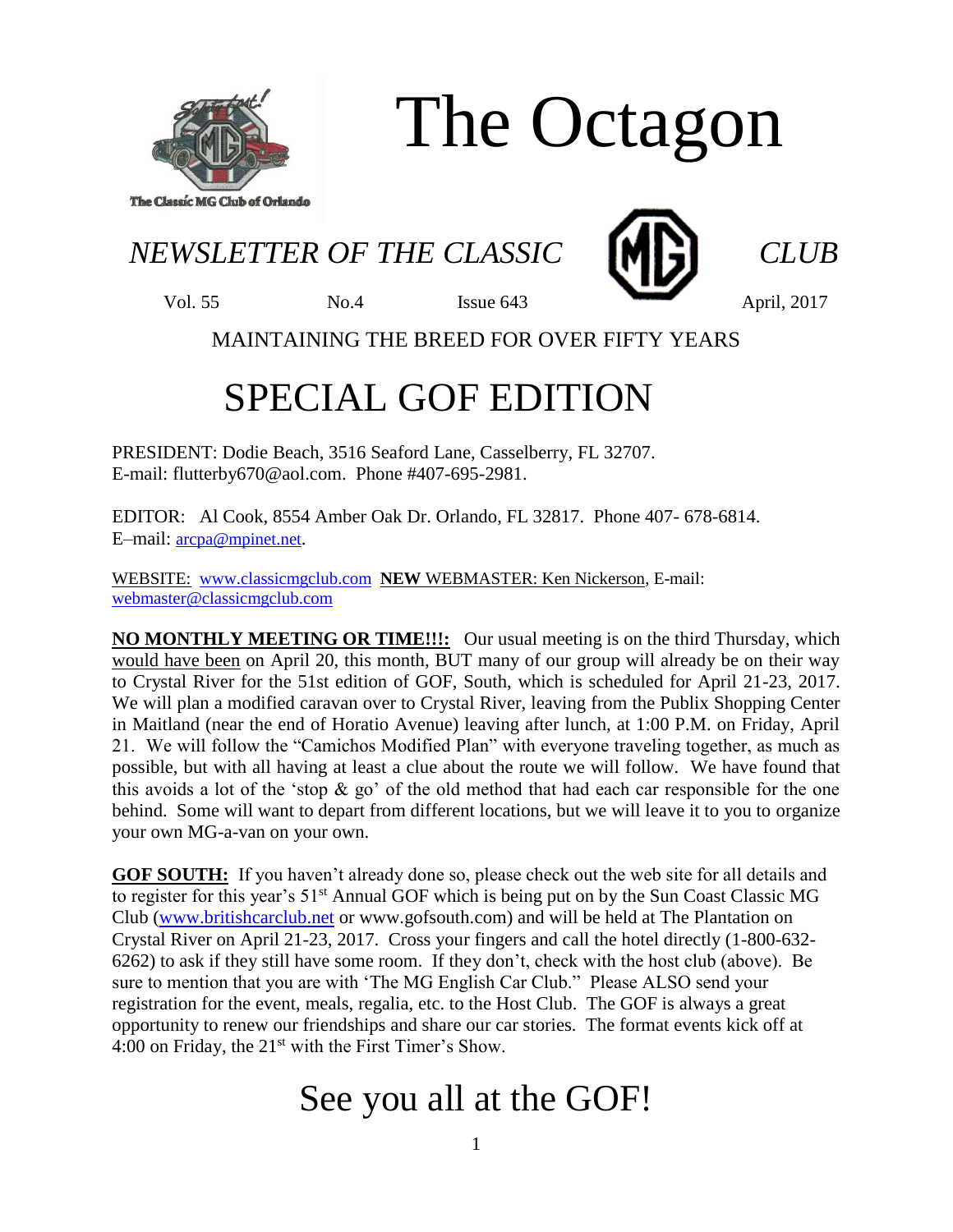**GOF '18 PLANNING COMMITTEE MEETING:** We met for the GOF '18 organizing/planning committee on Saturday, March 18, 2017 at the Hilton in Altamonte Springs, where Lonnie got to exercise his skills as a movie/video director (similar to herding cats) and the committee members served as Extras for the various 'shots' he had planned for the video we hope to present at this year's GOF to kick off our version for the 2018 edition. Lonnie had all the details planned out – a lot of work. He deserves a lot of credit (and a Tylenol). I believe that contractual arrangements have been finalized with the hotel. More details later.

**RECAP OF MARCH EVENT (SAINT PATRICK'S DAY):** On March 16 we got a 1-day start on Saint Patrick's Day with our annual Planning Meeting and party at the home of Kathy & Al Cook. This is always a well-attended meeting and we had 34 folks attending. We made some wonderful plans for driving events in the coming year and, when I sort them all out, we will publish them out so you can anticipate, plan and schedule.

**RECAP OF BRITISH CAR SHOW AT MEADE GARDENS:** On April 1, the Weather Gods decided to make up for last year's poor weather, by giving us one of the best days (ever) for the Show. Over 170 British cars and motorcycles were registered. Again, our Club, in the person(s) of Jim and Dodie handled the registration and if things didn't go well, no one knew! I don't have a complete list of winners, but the Classic MG Club did well. Next year's event will be chaired by Jeff Corenblum and Rick Brown. They must have fought for the 'short straw.'

**NEW MEMBERS:** Lonnie was twisting arms at the BCBC show on 4/1/17 and reports the following new members:

Gary Senseney, Summerfield. 1961 MGA Dave Bowling, Clermont. 1972 Midget John Bellmore, DeBary. 1974 Midget David Ross, San Antonio (FL). 1978 MGB George Washburn, Orlando. 1955 TF-1500, 1965 MGB, 1967 MGB Ken Deleeuw, Ormond Beach. 1996 MGF Martin Buckley, Orlando. 1970 MGB Robert DeLany, Maitland. 1974 MGB

We look forward to seeing them at our future events and meetings!

**FUTURE EVENTS:** President Dodie announced that we are still looking for a permanent meeting place, but that next month (May  $18<sup>th</sup>$ ) we will be at the Smokey Bones on 436 and Howell Branch Road.

May - The first of our driving events for next month (May) will be a drive to the Black Sheep Pub in Ormond Beach. Dodie Beach will give us information on this at the meeting and in our Newsletter for May.

June- Patrick Raley is in charge of our club's June event which will be a morning drive and visit to Yalaha Bakery. More information will be revealed at the meeting and in the next newsletters.